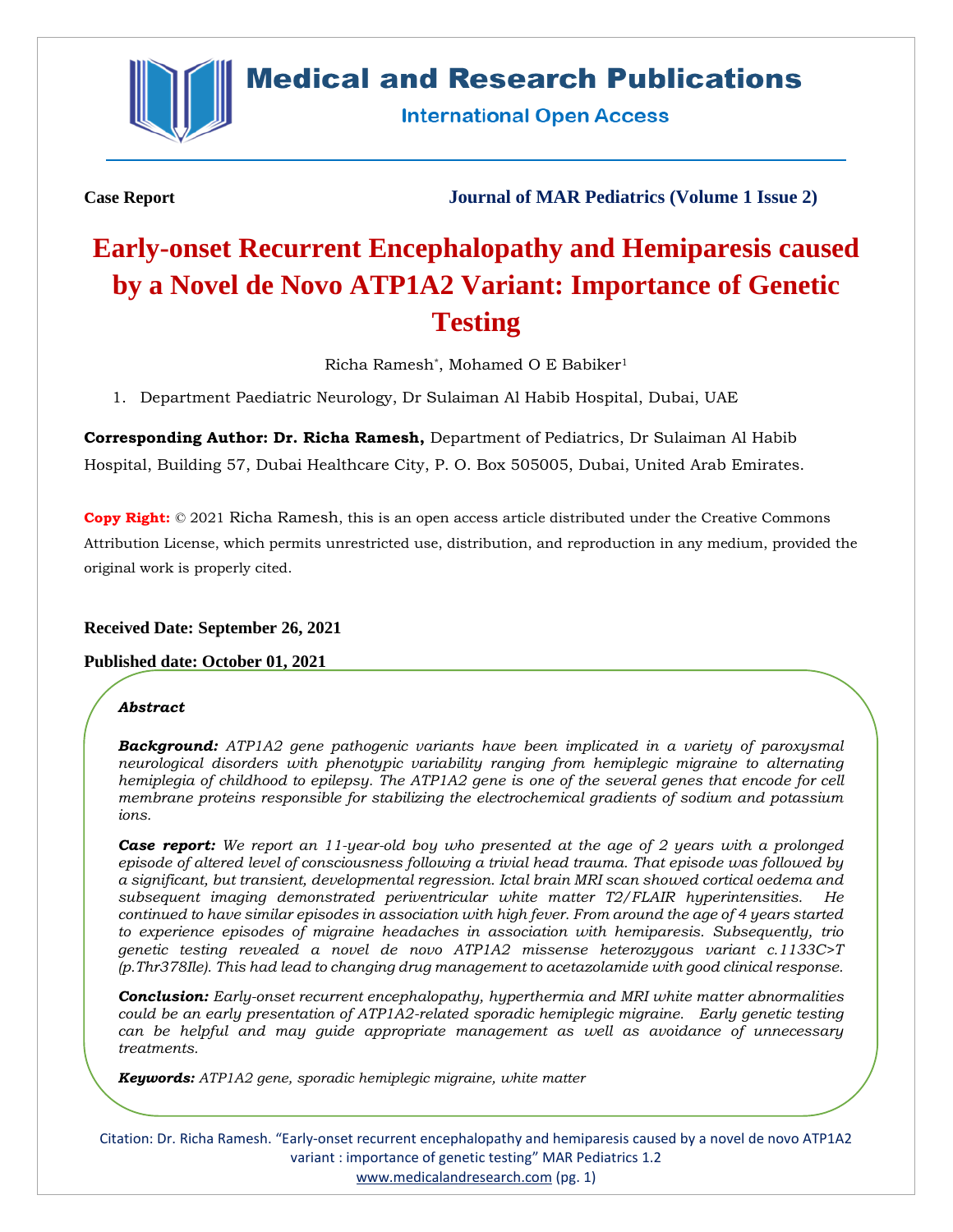# **Introduction**

Hemiplegic migraine (HM) is a rare subtype of `migraine with aura` in which the aura is predominantly manifested by reversible unilateral objective motor weakness. This is usually a monogenic condition and can be inherited in an autosomal dominant manner (familial HM) due to mutations in the CACNA1A, ATP1A2, SCN1A and PRRT2 genes.**[**1**]** De novo mutations in the former two genes are also associated with sporadic HM cases. However, in many cases no specific genes can be found.

Given the pathophysiological and clinical similarities between migraine and epilepsy, misdiagnosis of either condition is not uncommon. We herein present an 11-year-old who was found to have a novel de novo ATP1A2 variant to highlight the importance of proper clinical phenotyping coupled with early genetic testing.

#### **Case Report:**

This 11-year-old Egyptian boy presented to our institute with episodic unilateral arm and leg weakness in association with headache, photophobia and nausea. Typically, the episode would last for up to 6 hours and would be relieved by sleep. He had already been taking sodium valproate for the last 8 years as he was given a diagnosis of `epilepsy`.

He was born at 34 weeks` gestation of non-consanguineous healthy parents. Otherwise, the birth history was unremarkable. He was admitted to the neonatal unit for initial help with feeds only. Early development in all domains was normal.

Aged 18 months; he had a witnessed trivial head trauma which was followed by a mild right-sided weakness that resolved within a few hours. At the age of 2 years, he had another mild head trauma. This was followed by generalized floppiness and altered level of consciousness. No respiratory support was needed however he had to be fed via a nasogastric tube due to unsafe swallow. Biochemical, metabolic and cerebrospinal fluid testing as well as a head CT scan were all normal. An electroencephalogram (EEG) demonstrated a non-specific left-sided slowing in the theta/ delta waves range. Brain MRI and MRA were inconclusive. He remained stuporous for 3 weeks after which he began to slowly recover. However, there was a significant regression in his motor and language skills. Within the next 6 months he slowly regained his motor abilities.

With further follow up and on recurrence of the episodes, he was given a diagnosis of `epilepsy` and was thus commenced on sodium valproate. Aged 4 years, he started to experience episodes of bifrontal headache in association with photophobia and phonophobia. Within minutes from the onset of these attacks he would have a unilateral body weakness commonly on the right that might persist for a few hours. On occasions, the episodes would be associated with cause dysarthria or aphasia. Usual triggers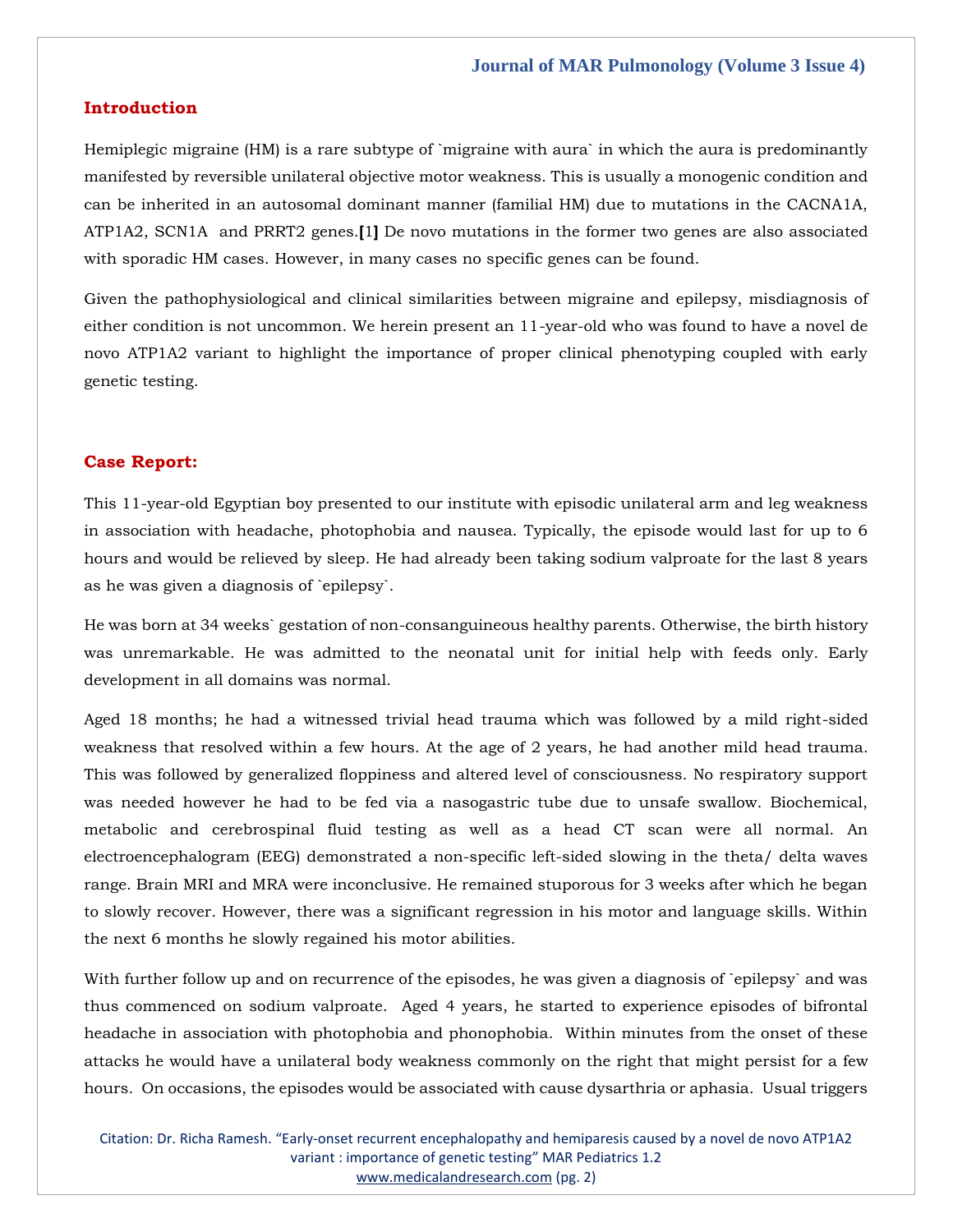#### **Journal of MAR Pulmonology (Volume 3 Issue 4)**

are head trauma, exposure to bright light or emotional distress. At the age of 6 years he had another episode of altered consciousness and he developed a high fever. The only positive finding in the full septic workup was a CSF lymphocytic pleocytosis with increased proteins. Neuroradiological studies including MRI, MRV and MRA were inconclusive. He received a course of antibiotics and antivirals for a total of 4 weeks.

Over the years, he has been having scholastic difficulties. Interictal physical examination had been repeatedly normal. A brain MRI scan was obtainted at the age 11 years. When compared to the previous studies this had shown significant reduction in the hyperintensity in periventricular white matter around the trigones of the lateral ventricles, accompanied by irregularity of the contour of the trigones and bodies of the lateral ventricles which persisted.There was no loss of volume. Epilepsy gene panel testing employing next generation sequencing revealed a pathogenic heterozygous mutation of the ATP1A2 gene at Exon 9,c.1133(p.Thr378ile). Both parents were not carriers of the variant upon testing. With this new diagnosis of hemiplegic migraine, sodium valproate was tapered and stopped. He was commenced on acetazolamide which brought a significant reduction in the severity and intensity of the episodes.

#### **Discussion**

Hemiplegic migraine (HM) is a rare condition, with a reported prevalence of 0.01%. A study done in Denmark indicated the prevalence of sporadic hemiplegic migraine is 0.002% and familial hemiplegic migraine is 0.003%.**[**2**]**

In our patient, the pathogenic variant, c.1133C>T (p.Thr378Ile), was identified in the ATP1A2 gene. Both parents did not have history of migraine or indeed any other neurological disorders. Parental samples were tested and showed that neither parent carried this ATP1A2 variant. Although this variant has not been reported before, it was considered pathogenic. This variant is not present in population databases. This sequence change replaces threonine with isoleucine at codon 378 of the ATP1A2 protein (p.Thr378Ile). The threonine residue is highly conserved and there is a moderate physicochemical difference between threonine and isoleucine. This variant disrupts the p.Thr378 amino acid residue in ATP1A2. Other variant(s) that disrupt this residue have been determined to be pathogenic (PMID: 15174025, 15286158). This suggests that this residue is clinically significant, and that variants that disrupt this residue are likely to be disease-causing.

The ATP1A2 gene is one of the several genes that encode for cell membrane proteins responsible for stabilizing the electrochemical gradients of the sodium and potassium ions. The gene is predominantly expressed in neurons in neonates and in glial cells in adults. Heterozygous pathogenic variants of the ATP1A2 gene can lead to a variety of clinical syndromes with occasional phenotypic overlap.

Citation: Dr. Richa Ramesh. "Early-onset recurrent encephalopathy and hemiparesis caused by a novel de novo ATP1A2 variant : importance of genetic testing" MAR Pediatrics 1.2 [www.medicalandresearch.com](http://www.medicalandresearch.com/) (pg. 3)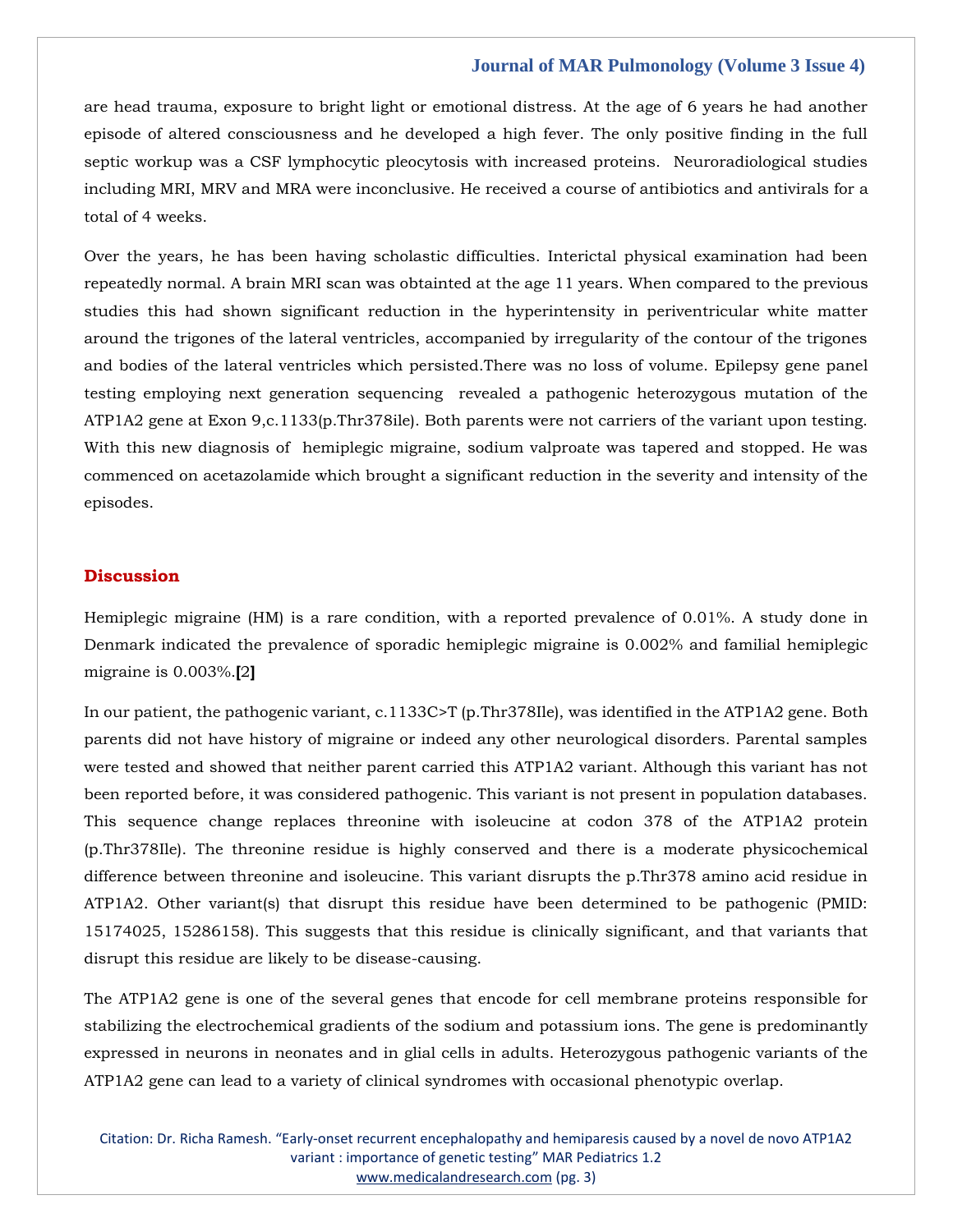#### **Journal of MAR Pulmonology (Volume 3 Issue 4)**

These are: familial hemiplegic migraine (FHM type 2), sporadic hemiplegic migraine, familial basilar migraine, alternating hemiplegia of childhood, epilepsy, early-onset epileptic encephalopathy and hypokalaemic periodic paralysis. Additional clinical features may include intellectual disability and ataxia.

Paediatric sporadic hemiplegic migraine is a rare form of migraine with aura and its diagnosis can pose several challenges. Symptoms` similarity with those of other neurological disorders, such as epilepsy, stoke, transient ischaemic attacks and central nervous system (CNS) infections, in addition to the absence of family history add to the diagnostic difficulties. Hemiplegic migraine can be triggered by minor head trauma, intercurrent infections and emotional stress, certain foods and odors, bright light, sleep deprivation and physical exertion. Additional well recognized but less common clinical features which might further complicate the diagnostic process include altered sensorium, coma, somnolence, hyperthermia and cerebrospinal fluid (CSF) lymphocytic pleocytosis. Recovery time is usually less than 72 hours however this may take few weeks on rare occasions **[**3**]**. Recovery in our patient from the first attack took about 6 weeks.

CSF abnormalities such as elevated protein and lymphocytosis have been reported in paediatric and adult cases of HM probably due to breakdown of the blood brain barrier **[**4**]**. Our patient received a 4 week course of antibiotics and antivirals based on a presumptive diagnosis of `meningoencephalitis` as CSF studies revealed lymphocytic pleocytosis during an episode of a febrile encephalopathy at the age of 6 years. Bacterial cultures as well as viral polymerase chain reaction (PCR) tests were however negative. Whilst it is important not to miss a potentially serious diagnosis of a CNS infection, it is equally important that alternative diagnoses, such as HM, are considered when other clinical, laboratory and radiological features are not suggestive.

# **Conclusion:**

Migraine, is a highly disabling condition that can present in multiple forms. Correct diagnosis is critical to initiate prompt treatment. Multiple episodes of migraine associated with recurrent reversible encephalopathy (triggered by minor head trauma), should raise the suspicion of HM and prompt further diagnostic workup and genetic testing. Clinicians should always keep a high clinical suspicion of HM in every unusual presentation of migraine, seizures, recurrent encephalopathy.